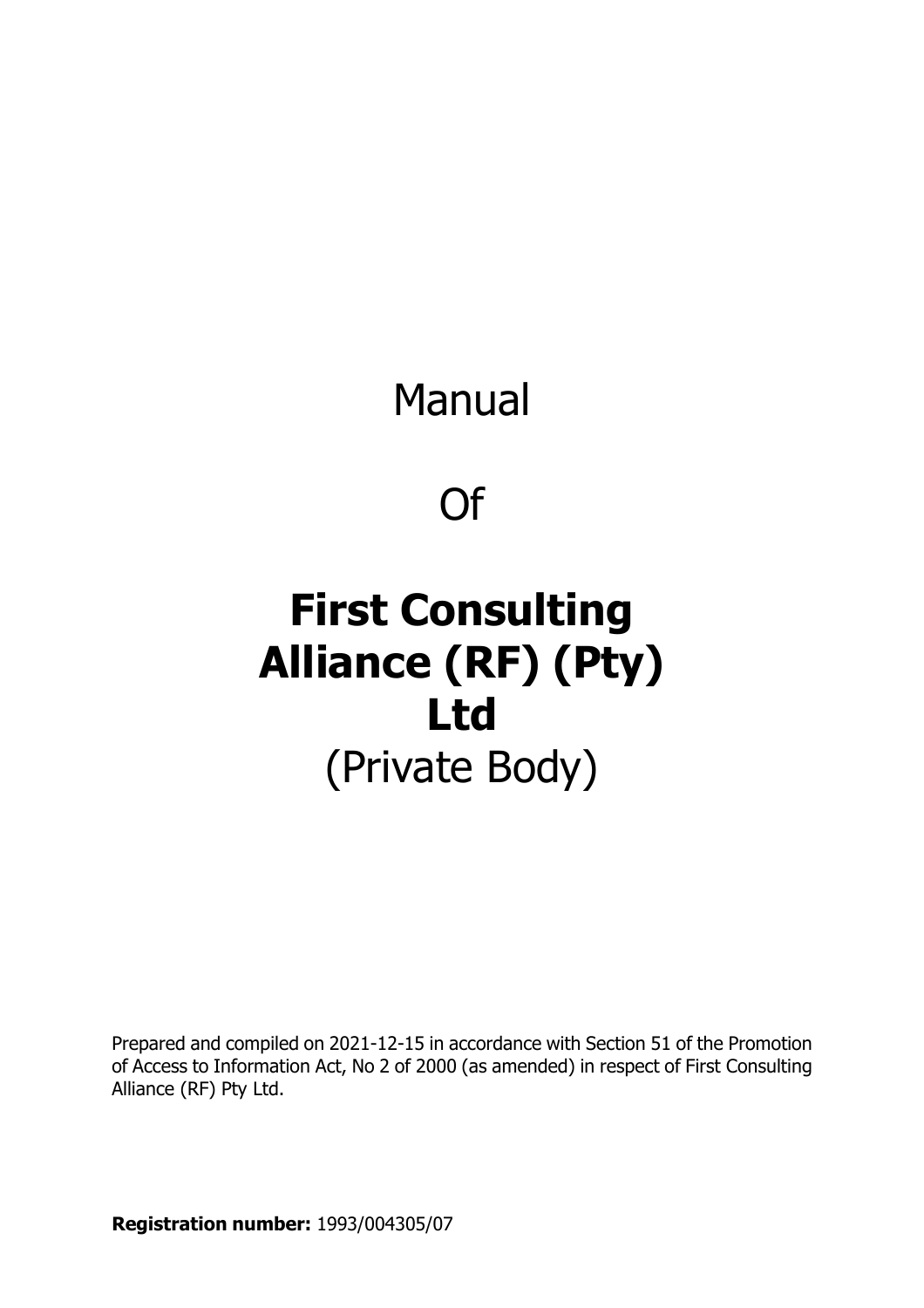# **Update: 2022-03-08**

| Table of Contents |  |
|-------------------|--|
|                   |  |
|                   |  |
|                   |  |
|                   |  |
|                   |  |
|                   |  |
|                   |  |
|                   |  |
|                   |  |
|                   |  |
|                   |  |
|                   |  |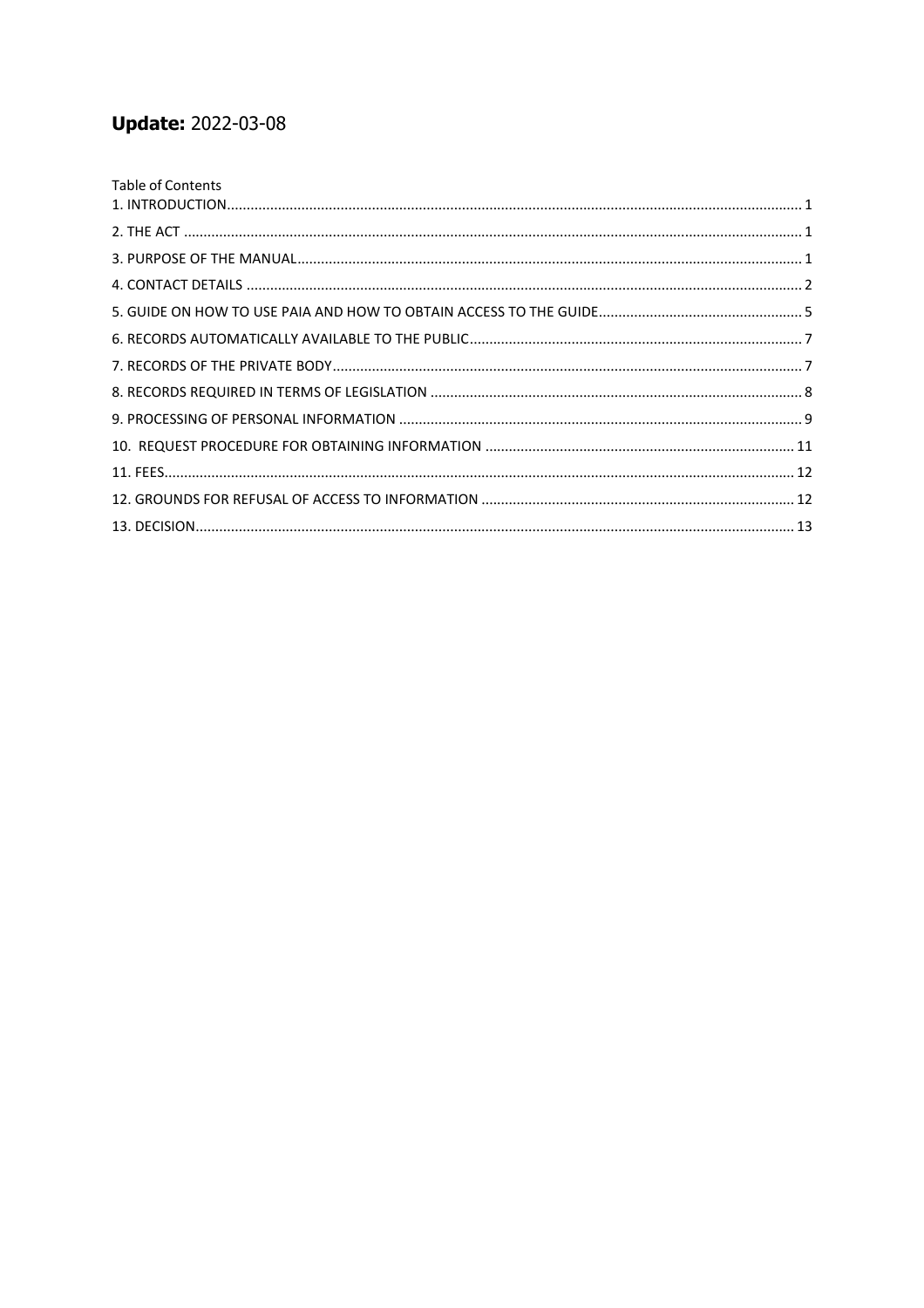# <span id="page-2-0"></span>**1. INTRODUCTION**

RETAIL SALES & SUPPORT OF COMPUTER HARDWARE & SOFTWARE Provider of computer business solutions to SME's. These solutions include, but are not limited to, the supply of computer hardware and software, networking and infrastructure equipment and software, business software and related services such as installation, consulting, support and training.

# <span id="page-2-1"></span>**2. THE ACT**

The Promotion of Access to Information Act, No 2 of 2000 ("The Act") was enacted on 3 February 2000, giving effect to the right of access to any information held by Government, as well as any information held by another person who is required for the exercising or protection of any rights. This right is entrenched in the Bill of Rights in the Constitution of South Africa. Where a request is made in terms of The Act, the body to which the request is made is not obliged to release the information, except where The Act expressly provides that the information may or must be released. The Act sets out the requisite procedural issues attached to such request.

#### <span id="page-2-2"></span>**3. PURPOSE OF THE MANUAL**

#### **In order to promote effective governance of private bodies, it is necessary to ensure that everyone is empowered and educated to understand their rights in terms of The Act in order for them to exercise their rights in relation to public and private bodies.**

Section 9 of The Act, however, recognizes that such right to access to information cannot be unlimited and should be subject to justifiable limitations, including, but not limited to:

- Limitations aimed at the reasonable protection of privacy;
- Commercial confidentiality; and
- Effective, efficient and good governance

And in a manner that balances that right with any other rights, including such rights contained in the Bill of Rights in the Constitution.

Wherever reference is made to "Private Body" in this manual, it will refer to First Consulting Alliance (RF) Pty Ltd.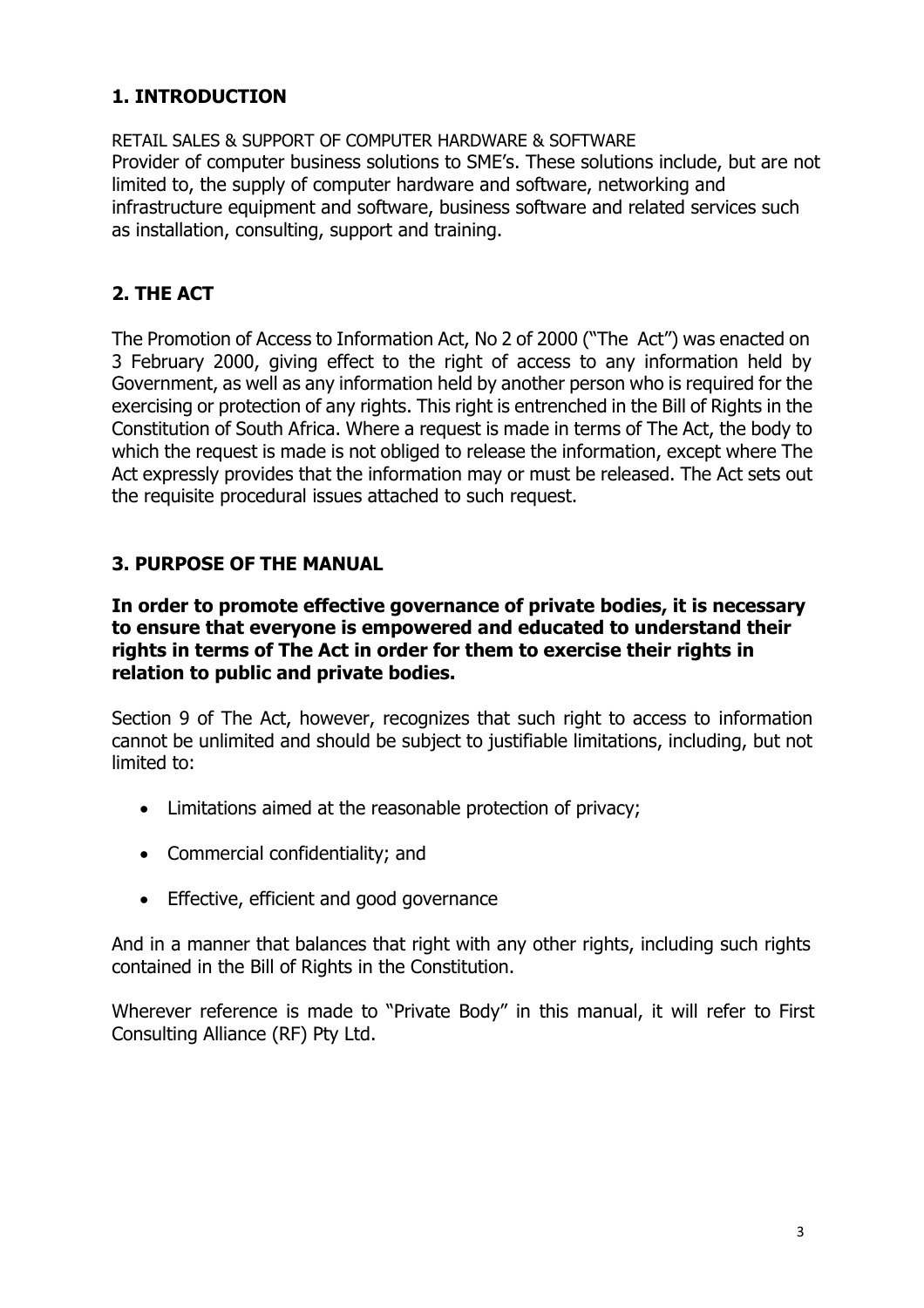This PAIA Manual assist you to-

- 3.1 check the categories of records held by First Consulting Alliance (RF) Pty Ltd which are available without a person having to submit a formal PAIA request;
- 3.2 have a sufficient understanding of how to make a request for access to a record of First Consulting Alliance (RF) Pty Ltd, by providing a description of the subjects on which First Consulting Alliance (RF) Pty Ltd holds records and the categories of records held on eachsubject;
- 3.3 know the description of the records of First Consulting Alliance (RF) Pty Ltd which areavailable in accordance with any other legislation;
- 3.4 access all the relevant contact details of the Information Officer and Deputy Information Officer who will assist you with the records you intend to access;
- 3.5 know the description of the guide on how to use PAIA, as updated by the Regulator and how to obtain access to it;
- 3.6 know if First Consulting Alliance (RF) Pty Ltd will process personal information, the purposeof processing of personal information and the description of the categories ofdata subjects and of the information or categories of information relating thereto;
- 3.7 know the description of the categories of data subjects and of the information or categories of information relating thereto;
- 3.8 know the recipients or categories of recipients to whom the personal information may be supplied;
- 3.9 know if First Consulting Alliance (RF) Pty Ltd has planned to transfer or process personal information outside the Republic of South Africa and the recipients or categoriesof recipients to whom the personal information may be supplied; and
- 3.10 know whether First Consulting Alliance (RF) Pty Ltd has appropriate security measures to ensure the confidentiality, integrity and availability of the personal informationwhich is to be processed.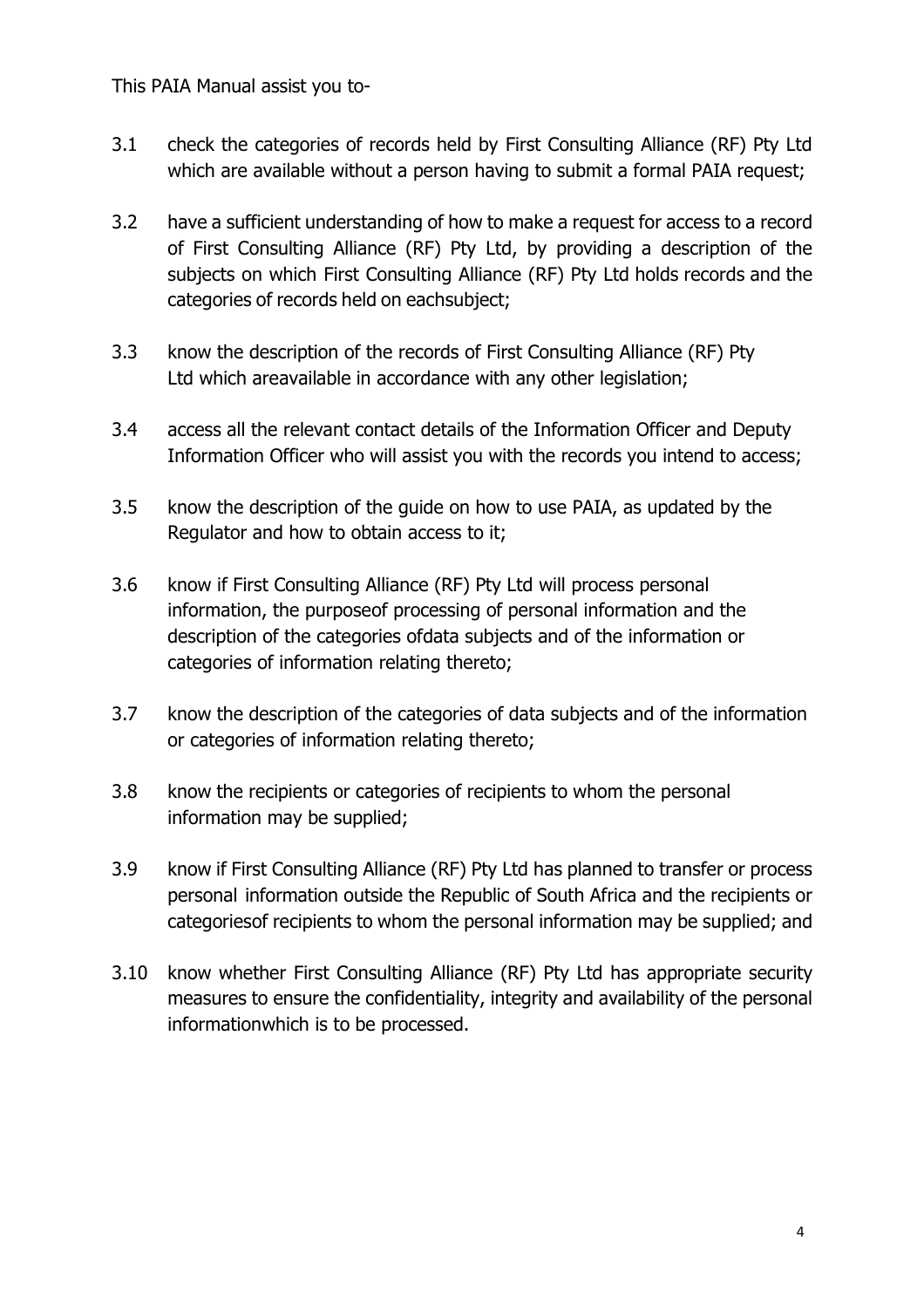#### <span id="page-4-0"></span>**4. CONTACT DETAILS:**

Information Officer: Bruce King

Postal Address: PO Box 2032 Edenvale **Johannesburg** 1610

Physical Address: Eastgate Lane First Floor Building D 5 Iris Road Bedfordview Gauteng Bedfordview 2008

Telephone No: (011) 663 0000

E-mail: [bruce@firstconsulting.co.za](mailto:bruce@firstconsulting.co.za)

Deputy Information Officer:

Dougal Marshall

#### **GENERAL INFORMATION:**

#### Name of **Private Body: First Consulting Alliance (RF) Pty Ltd**

Registration No: 1993/004305/07

Postal Address: PO Box 2032 Edenvale **Johannesburg** 1610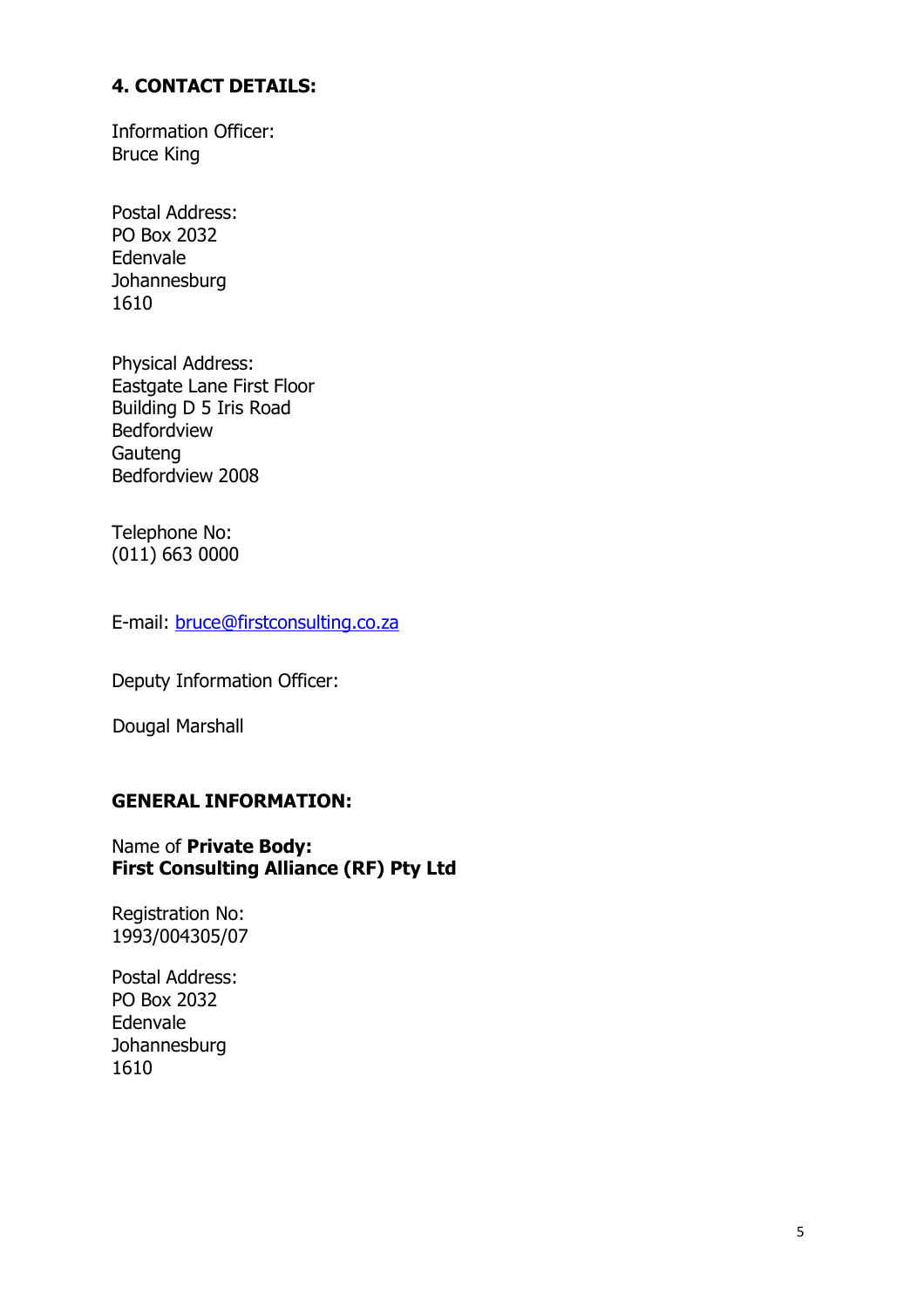Physical Address (or principal place of business): Eastgate Lane First Floor Building D 5 Iris Road Bedfordview Gauteng Bedfordview 2008

Telephone No: (011) 663 0000

E-mail:

[bruce@firstconsulting.co.za](mailto:bruce@firstconsulting.co.za)

Website: [www.firstconsulting.co.za](http://www.firstconsulting.co.za/)

## <span id="page-5-0"></span>**5. GUIDE ON HOW TO USE PAIA AND HOW TO OBTAIN ACCESS TO THE GUIDE**

- 5.1. The Regulator has, in terms of section 10(1) of PAIA, as amended, updated and made available the revised Guide on how to use PAIA ("Guide"), in an easily comprehensible form and manner, as may reasonably be required by a person who wishes to exercise any right contemplated in PAIA and POPIA.
- 5.2. The Guide is available in each of the official languages and in braille.
- 5.3. The aforesaid Guide contains the description of-
	- 5.3.1. the objects of PAIA and POPIA;
	- 5.3.2. the postal and street address, phone and fax number and, if available, electronic mail address of-
		- 5.3.2.1 the Information Officer of every public body, and
		- 5.3.2.2 every Deputy Information Officer of every public and private body designated in terms of section 17(1) of PAIA and section 56 of POPIA;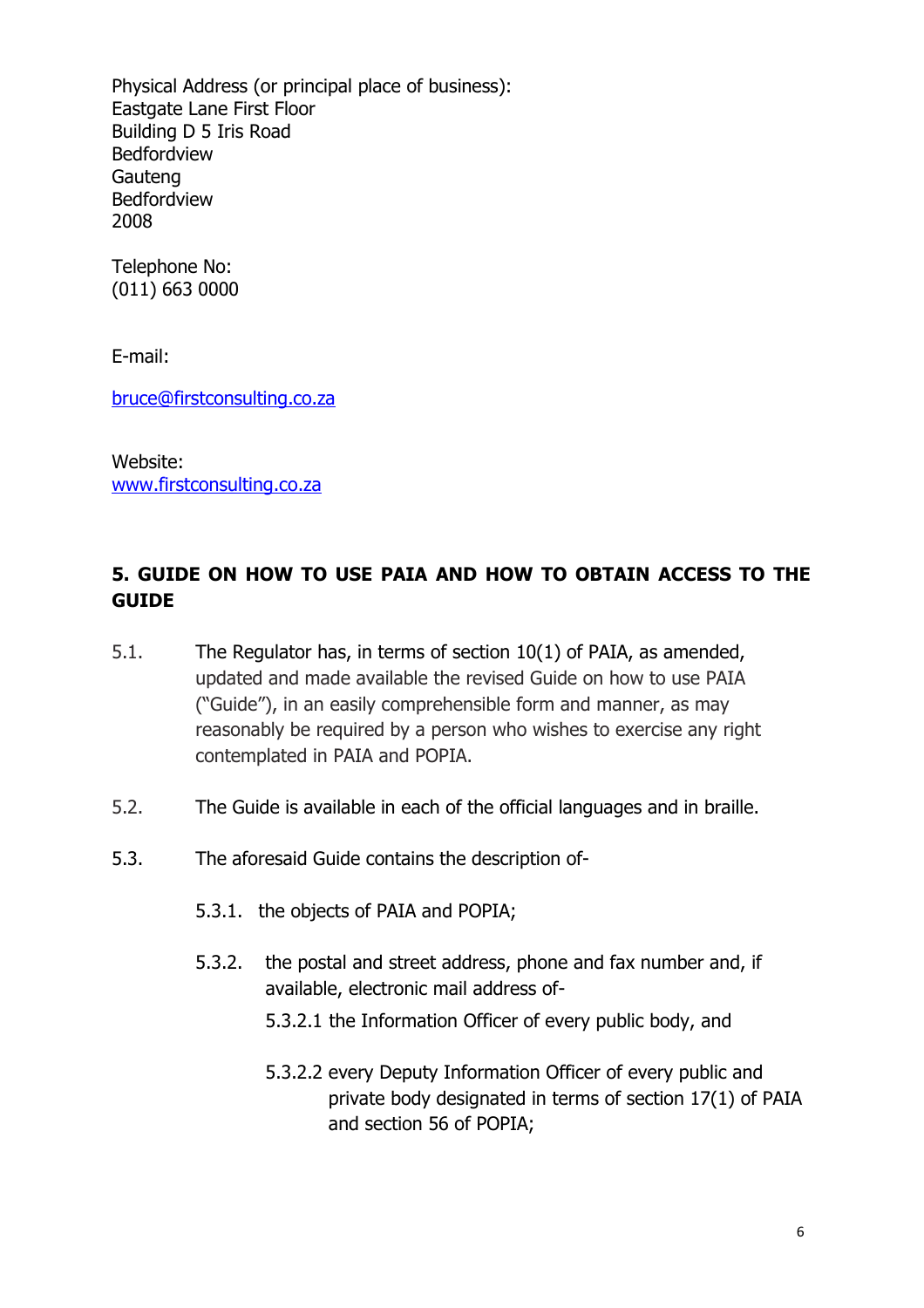- 5.3.3 the manner and form of a request for-
	- 5.3.3.1 access to a record of a public body contemplated in section 11 of PAIA; and
	- 5.3.3.2 access to a record of a private body contemplated in section 50 of PAIA;
	- 5.3.3.3 the assistance available from the IO of a public body in terms of PAIA and POPIA;
- 5.3.4 the assistance available from the Regulator in terms of PAIA and POPIA;
- 5.3.5 all remedies in law available regarding an act or failure to act in respect ofa right or duty conferred or imposed by PAIA and POPIA, including the manner of lodging-
	- 5.3.5.1 an internal appeal;
	- 5.3.5.2 a complaint to the Regulator; and
	- 5.3.5.3 an application with a court against a decision by the information officer of a public body, a decision on internal appeal or a decisionby the Regulator or a decision of the head of a private body;
- 5.3.6 the provisions of sections 14 and 51 of PAIA requiring a public body and private body, respectively, to compile a manual, and how to obtain accessto a manual;
- 5.3.7 the provisions of sections 15 and 52 of PAIA providing for the voluntarydisclosure of categories of records by a public body and private body, respectively;
- 5.3.8 the notices issued in terms of sections 22 and 54 of PAIA regarding fees tobe paid in relation to requests for access; and
- 5.3.9 the regulations made in terms of section 92 of PAIA.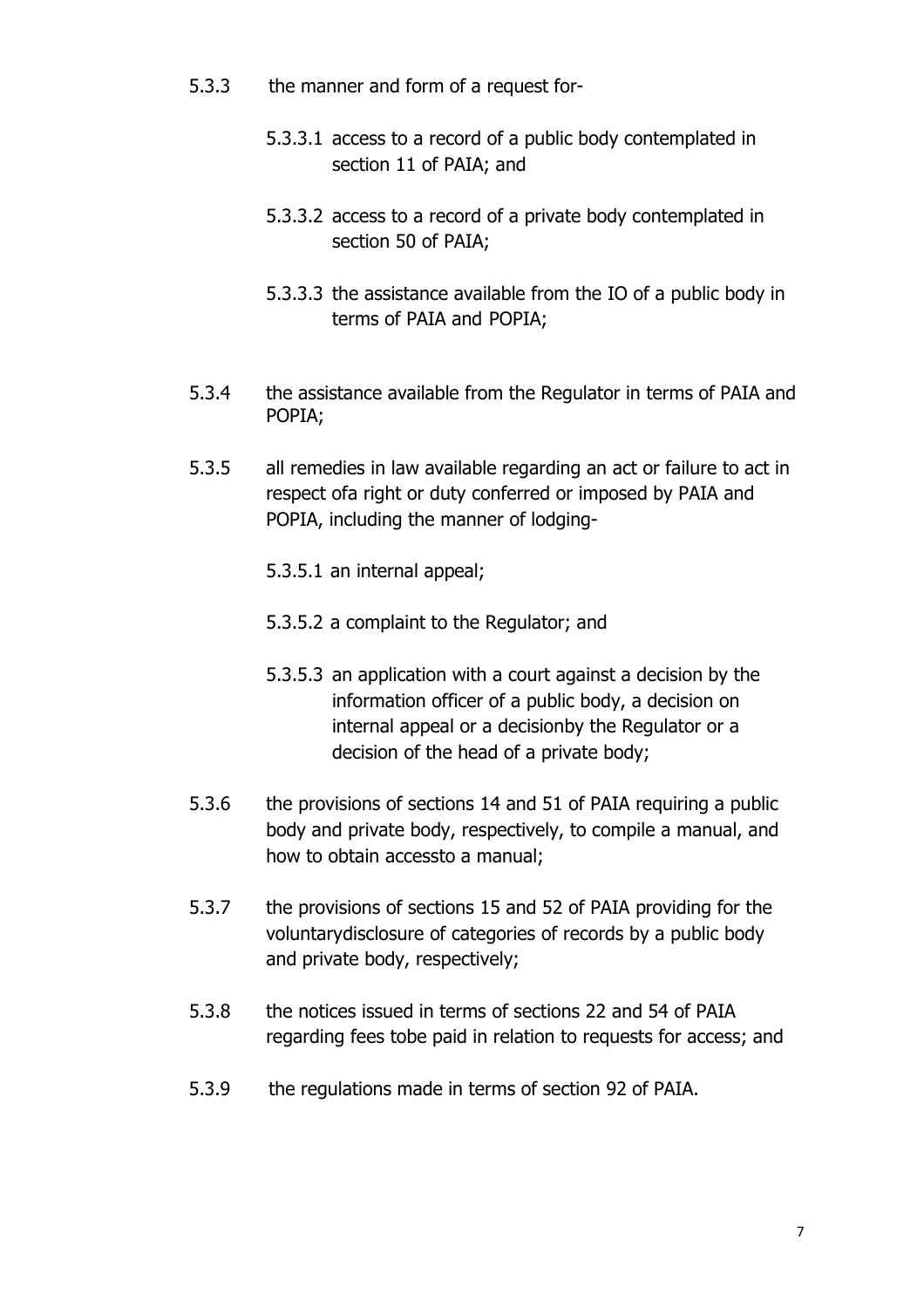- 5.4 Members of the public can inspect or make copies of the Guide from the offices of the public and private bodies, including the office of the Regulator, during normal working hours.
- 5.5 The Guide can also be obtained-
	- 5.5.1 upon request to the Information Officer;
	- 5.5.2 from the website of the Regulator [\(https://www.justice.gov.za/inforeg/\)](https://www.justice.gov.za/inforeg/).
- 5.6 A copy of the Guide is also available in two official languages, for public inspection during normal office hours.

| <b>Category of</b><br>records | <b>Types of the Record</b> | <b>Available</b><br>on<br><b>Website</b> | <b>Available</b><br>upon<br>request |
|-------------------------------|----------------------------|------------------------------------------|-------------------------------------|
| Client                        | Invoice                    |                                          | Χ                                   |
|                               | Quotation                  |                                          | Χ                                   |
|                               | Price List                 |                                          | Χ                                   |
| Company                       | <b>Company Profile</b>     | Χ                                        |                                     |
|                               | Catalogue                  | X                                        |                                     |
|                               | Contact details            | X                                        |                                     |
|                               | Partners                   | Χ                                        |                                     |

### <span id="page-7-0"></span>**6. RECORDS AUTOMATICALLY AVAILABLE TO THE PUBLIC**

# <span id="page-7-1"></span>**7. RECORDS OF THE PRIVATE BODY**

This clause serves as a reference to the records that the **Private Body** holds in order to facilitate a request in terms of **The Act.**

The information is classified and grouped according to records relating to the following subject and categories: It is recorded that the accessibility of the documents listed herein below, may be subject to the grounds of refusal set out hereinafter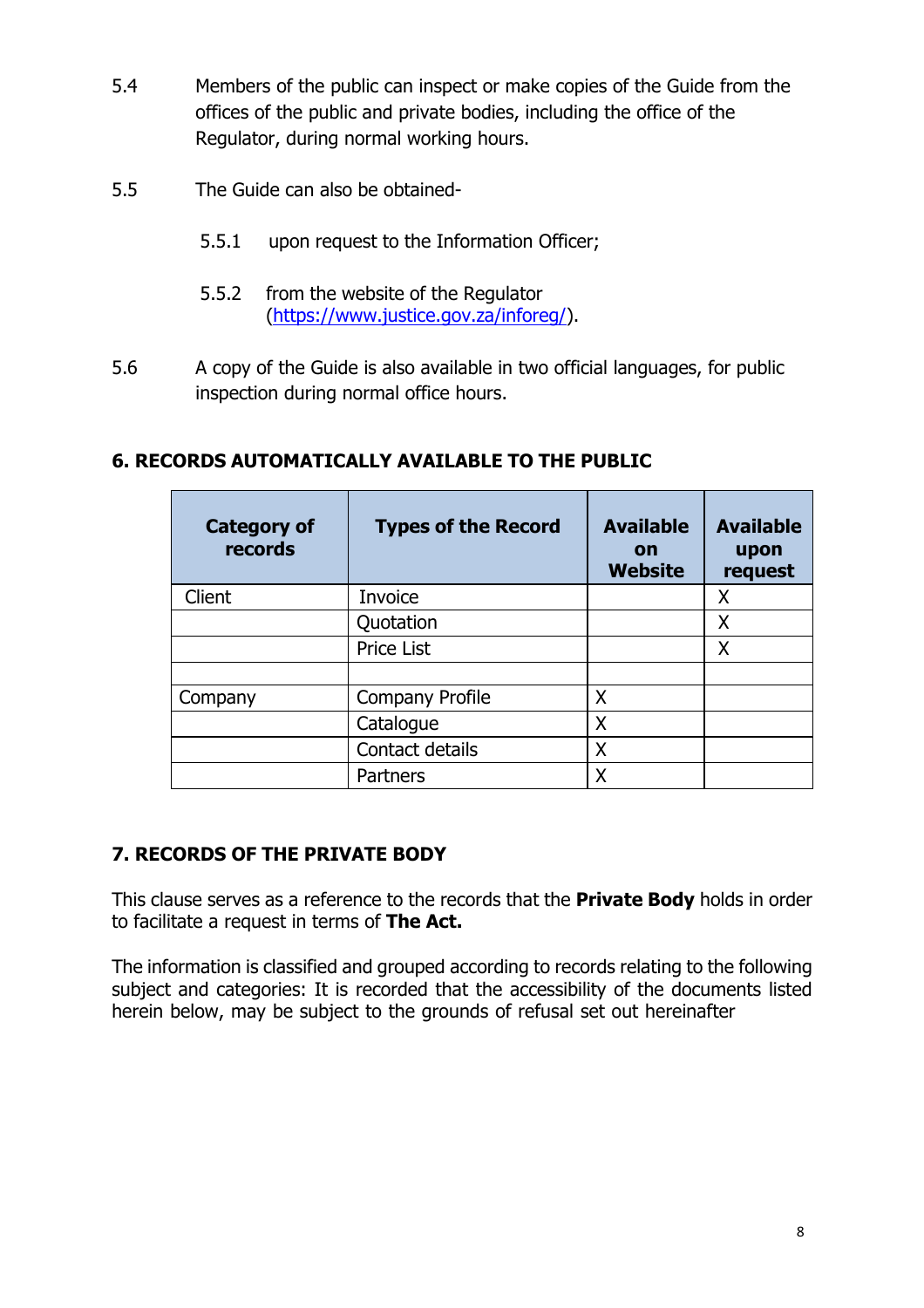| Subjects on which the<br>body holds records | <b>Categories of records</b>                                                       |
|---------------------------------------------|------------------------------------------------------------------------------------|
| Plans, Proposals                            | Strategic Documents,   Annual Reports, Strategic Plan, Annual<br>Performance Plan. |
| <b>Human Resources</b>                      | - HR policies and procedures<br><b>Advertised posts</b><br>Employees records       |

## <span id="page-8-0"></span>**8. RECORDS REQUIRED IN TERMS OF LEGISLATION**

Records are kept in accordance with legislation applicable to First Consulting Alliance (RF) Pty Ltd,which includes but is not limited to, the following –

| <b>Category of Records</b>  | <b>Applicable Legislation</b>                                                                                                                                                                                                                                                                                                                   |
|-----------------------------|-------------------------------------------------------------------------------------------------------------------------------------------------------------------------------------------------------------------------------------------------------------------------------------------------------------------------------------------------|
| Memorandum of incorporation | Companies Act 71 of 2008                                                                                                                                                                                                                                                                                                                        |
| <b>PAIA Manual</b>          | Promotion of Access to Information Act<br>2 of 2000                                                                                                                                                                                                                                                                                             |
| <b>Employee Records</b>     | Labour Relations Act, 66 of 1995<br>Employment Equity Act, 55 of 1998<br>Basic Conditions of Employment Act, 75<br>of 1997<br>Compensation for Occupational Injuries<br>and Diseases Act, 130 of<br>1993<br>Skills Development Levy Act, No. 9 of<br>1999<br>Skills Development Act, 9 of 1997<br>Skills Development Levy Act, No. 9 of<br>1999 |
| <b>SARS</b> submissions     | Income Tax Act, 58 of 1962                                                                                                                                                                                                                                                                                                                      |
| <b>Privacy Notice</b>       | Protection of Personal Information Act,<br>4 of 2013                                                                                                                                                                                                                                                                                            |

Reference to the above-mentioned legislation shall include subsequent amendments and secondary legislation to such legislation.

Reference to the above-mentioned legislation shall include subsequent amendments and secondary legislation to such legislation.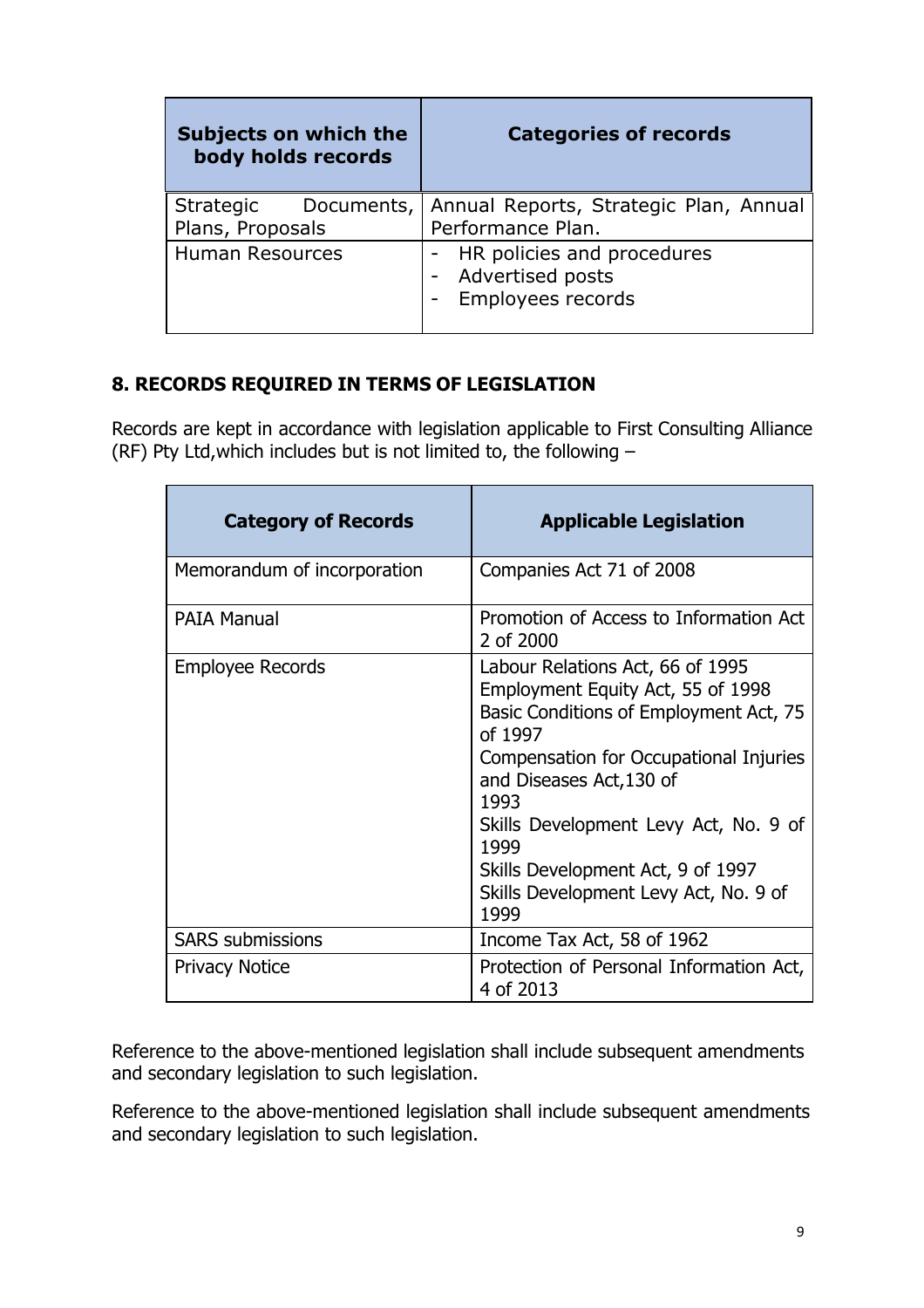### <span id="page-9-0"></span>**9. PROCESSING OF PERSONAL INFORMATION**

#### **9.1 Purpose of Processing Personal Information**

We only process personal information for:

To gather contact information;

To confirm and verify your identity or to verify that you are an authorised user for security purposes;

For the detection and prevention of fraud, crime, money laundering or other malpractice;

To conduct market or customer satisfaction research or for statistical analysis; For audit and record keeping purposes;

In connection with legal proceedings.

 $\overline{\phantom{a}}$ 

# **9.2 Description of the categories of Data Subjects and of the information or categories of information relating thereto**

| <b>Categories of</b><br><b>Data Subjects</b> | <b>Personal Information that may be</b><br>processed                                              |
|----------------------------------------------|---------------------------------------------------------------------------------------------------|
| <b>Customers Clients</b>                     | name, address, registration numbers or<br>identity numbers, employment status and<br>bank details |
| <b>Service Providers</b>                     | names, registration number, vat numbers,<br>address, trade secrets and bank details               |
| Employees                                    | address, qualifications, gender and race                                                          |

# **9.3 The recipients or categories of recipients to whom the personal information may be supplied**

| <b>Category of personal</b><br>information            | <b>Recipients or Categories of</b><br><b>Recipients to whom the personal</b><br>information may be supplied |
|-------------------------------------------------------|-------------------------------------------------------------------------------------------------------------|
| Identity<br>number<br>names, for criminal checks      | and   South African Police Services                                                                         |
| Qualifications,<br>for<br>qualification verifications | South African Qualifications Authority                                                                      |
| Credit and payment history,<br>for credit information | <b>Credit Bureaus</b>                                                                                       |
| Service delivery<br>as<br>per<br>engagement letter    | Eg; South African Revenue Service,<br>CIPC etc.                                                             |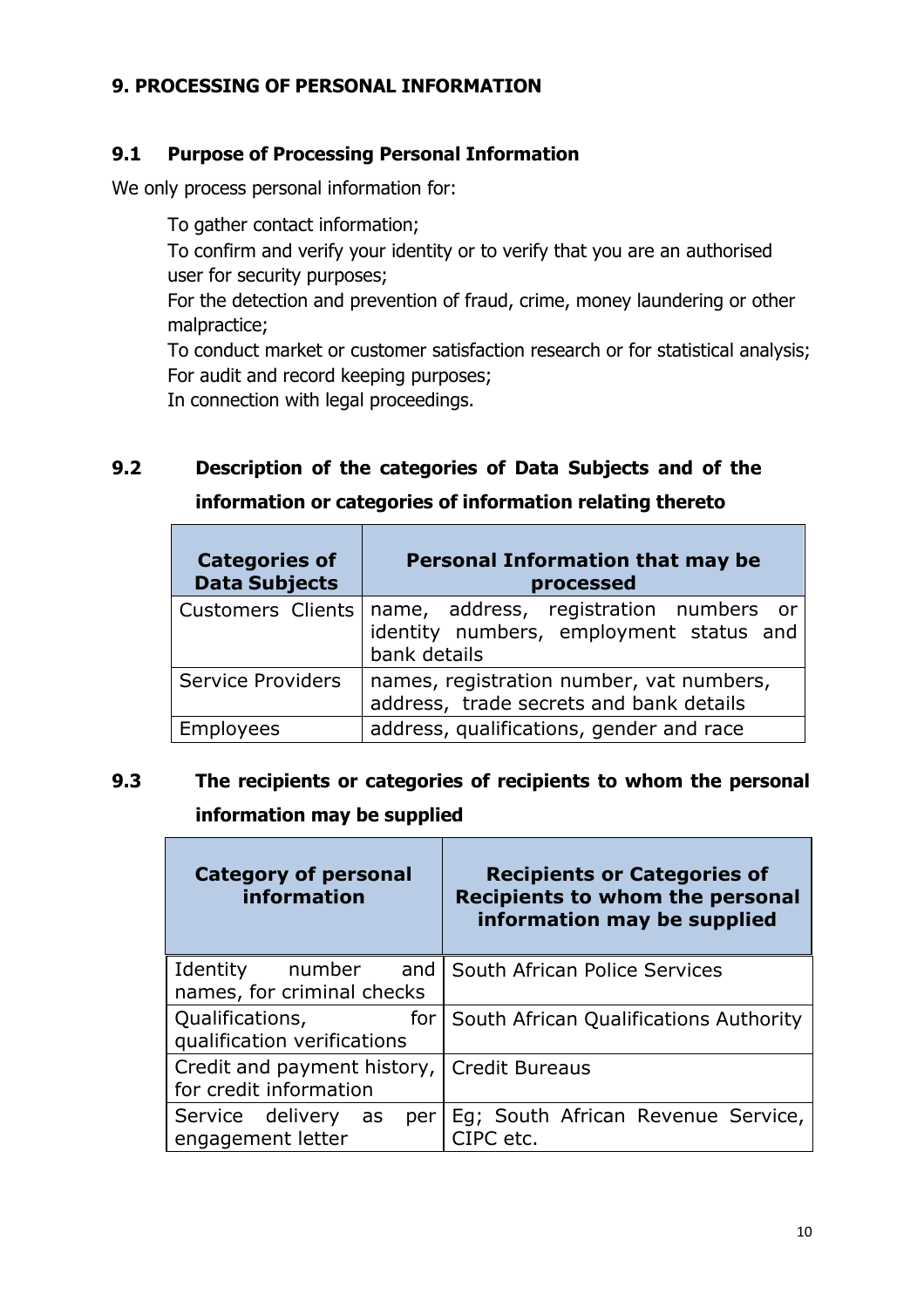### **9.4 Planned transborder flows of personal information**

As per instruction from clients from time to time.

**9.5 General description of Information Security Measures to be implemented by the responsible party to ensure the confidentiality, integrity and availability of the information**

#### **Our security policies and procedures cover:**

Physical security;

Computer and network security;

Access to personal information;

Secure communications;

Security in contracting out activities or functions;

Retention and disposal of information;

Acceptable usage of personal information;

Governance and regulatory issues;

Monitoring access and usage of private information;

Investigating and reacting to security incidents.

When we contract with third parties, we impose appropriate security, privacy and confidentiality obligations on them to ensure that personal information that we remain responsible for, is kept secure.

### <span id="page-10-0"></span>**10. REQUEST PROCEDURE FOR OBTAINING INFORMATION**

#### **Access to records held by the PRIVATE BODY**

Records held by the **Private Body** may be accessed by request only once the prerequisites for access have been met.

The requester must fulfil the prerequisites for access in terms of **The Act,** including the payment of a requested access fee.

The requester must comply with all the procedural requirements contained in **The Act** relating to the request for access to a record.

The requester must complete the prescribed Form and submit same as well as payment of a request fee and a deposit, if applicable, to the Information Officer at the postal or physical address, fax number or electronic mail address as stated herein.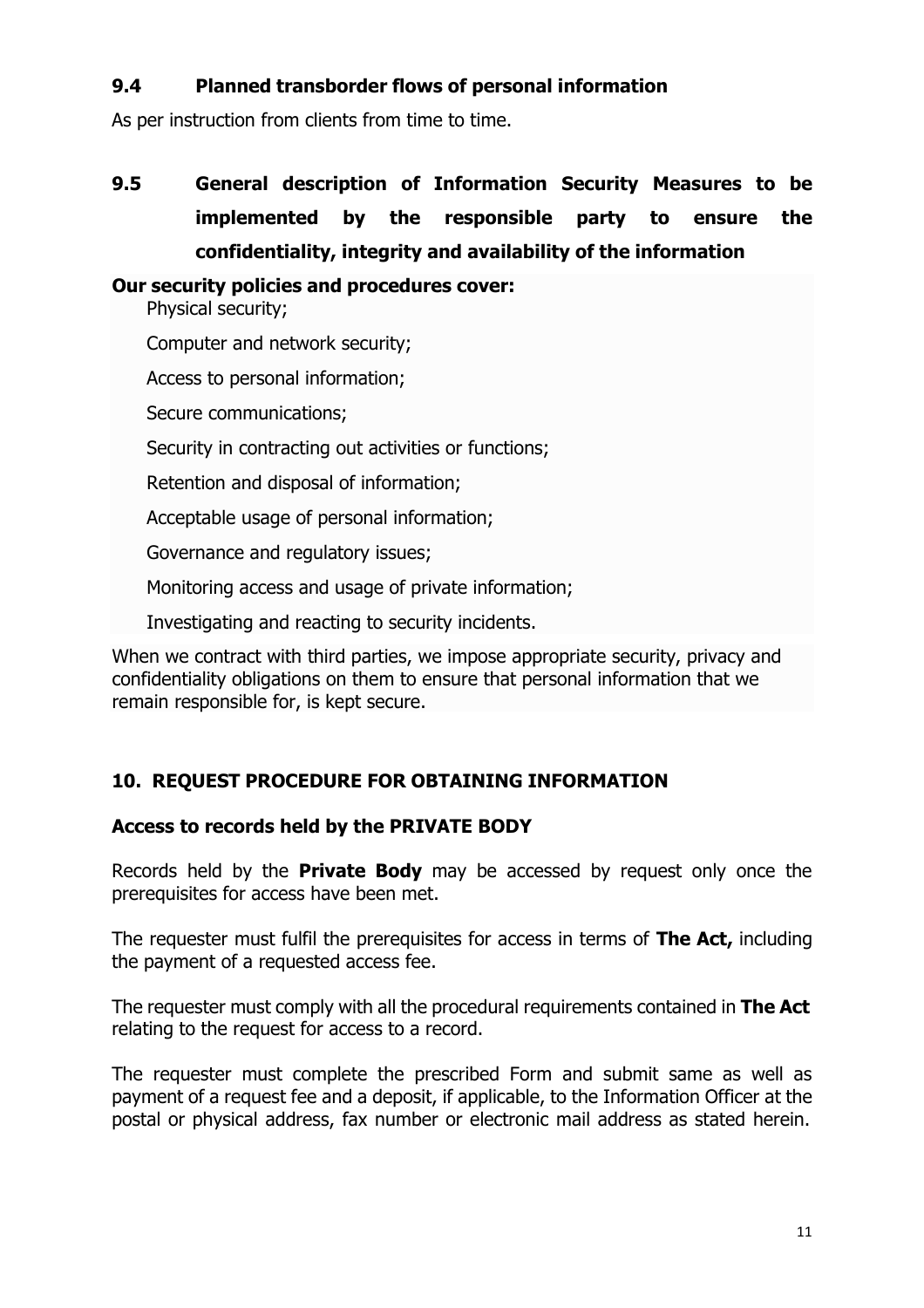The prescribed form must be filled in with enough particulars to at least enable the Information Officer to identify –

- The record or records requested;
- The identity of the requester,
- Which form of access is required, if the request is granted;
- The postal address or fax number or email address of the requester.

The requester must state that he/she requires the information in order to exercise or protect a right, and clearly state what the nature of the right to be exercised or protected is. In addition, the requester must clearly specify why the record is necessary to exercise or protect such a right.

The **Private Body** will process the request within 30 days, unless the requester has stated a special reason that would satisfy the Information Officer that circumstances dictate that the above time periods are not complied with.

The requester shall be informed whether access has been granted or denied. If, in addition, the requester requires the reason for the decision in any other manner, he / she must state the manner and the particulars so required.

If a request is made on behalf of another person, then the requester must submit proof of the capacity in which the requesters making the request, to the reasonable satisfaction of the Information Officer.

If an individual is unable to complete the prescribed form because of illiteracy or disability, such a person may make the request orally.

The requester must pay the prescribed fee before any further processing can take place.

#### <span id="page-11-0"></span>**11. FEES**

When the Information Officer receives the request, such Officer shall by notice require the requester to pay the prescribed request fee (if any), before any further processing of the request.

If the search for the record has been made in the preparation of the record for disclosure, including arrangements to make it available in the requested form, and it requires more than the hours prescribed in the regulation for this purpose, the Information Officer shall notify the requester to pay as a deposit the prescribed portion of the access fee which would be payable if the request is granted.

The Information Officer shall withhold a record until the requester has paid the Fees as indicated.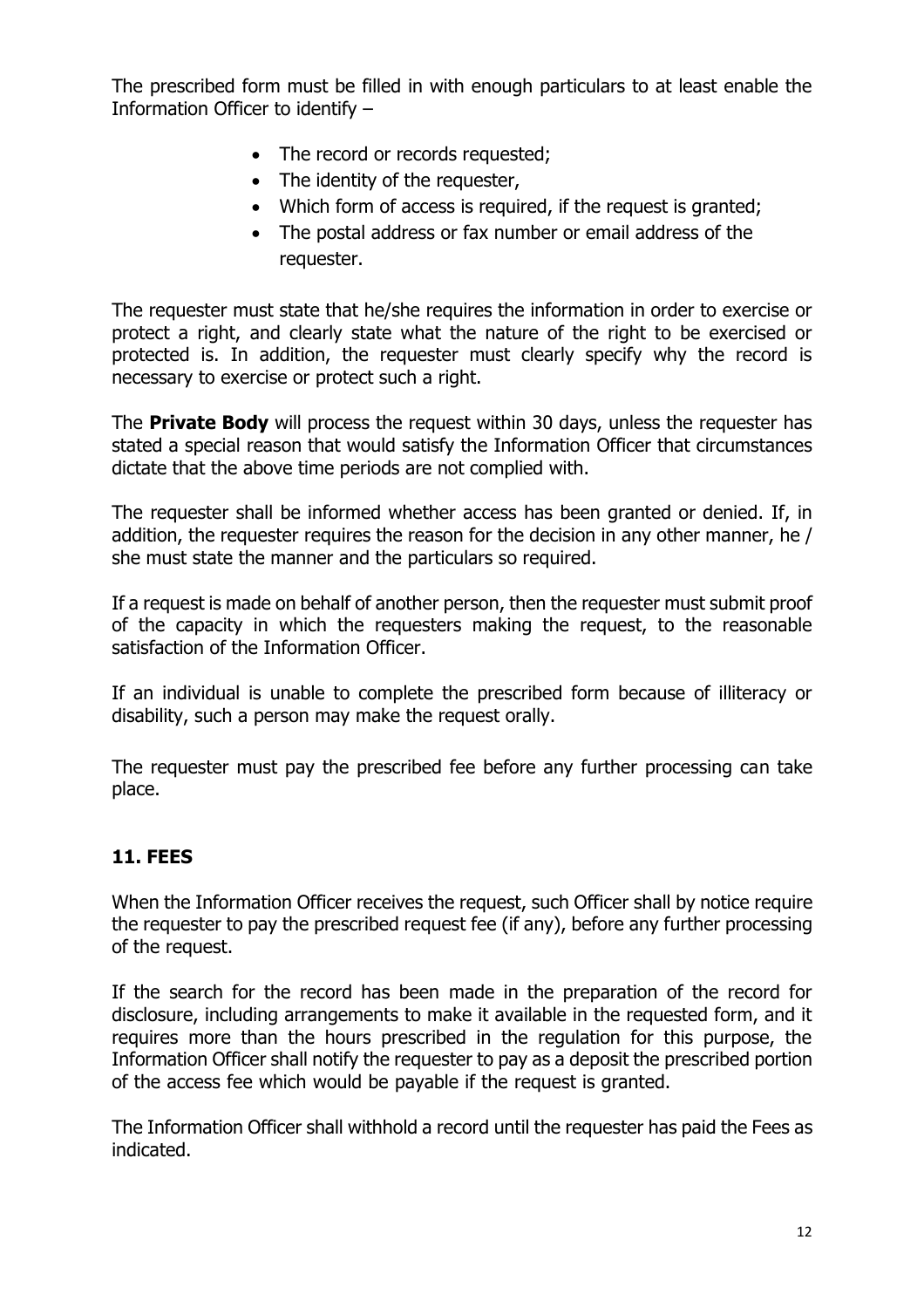A requester, whose request for access to a record has been granted, must pay an access fee for reproduction and for search and preparation, and for any time reasonably required in excess of the prescribed hours to search for and prepare the record for disclosure, including making arrangements to make it available in the requested form.

If a deposit has been paid in respect of a request for access, which is refused, then the Information Officer concerned must repay the deposit to the requester.

# <span id="page-12-0"></span>**12. GROUNDS FOR REFUSAL OF ACCESS TO INFORMATION**

The main grounds for the **Private Body** to refuse a request for information relates to the:

Mandatory protection of the privacy of a third party that is a natural person that would involve the unreasonable disclosure of personal information of that natural person;

Mandatory protection of the commercial information of a third party, if the record contains:

- Trade secrets of that third party;
- Financial, commercial, scientific or technical information, disclosure of which could likely cause harm to the financial or commercial interests of that third party;

- Information disclosed in confidence by a third party to the Private Body, if the disclosure could put that third party at a disadvantage in negotiations or commercial competition

Mandatory protection of confidential information of third parties if it is protected in terms of any agreement;

Mandatory protection of confidential information of the protection of property; Mandatory protection of records that would be regarded as privileged in legal proceedings;

The commercial activities of the **Private Body,** which may include:

- Trade secrets of the **Private Body;**
- Financial, commercial, scientific or technical information, disclosure which could likely cause harm to the financial or commercial interest of the **Private Body;**
- Information which, if disclosed could put the **Private Body** at a disadvantage in negotiations or commercial competition;
- A computer program, owned by the **Private Body,** and protected by copyright.

The research information of the **Private Body** or a third party, if its disclosure would reveal the identity or the **Private Body,** the researcher or the subject matter of the research and would place the research at a serious disadvantage;